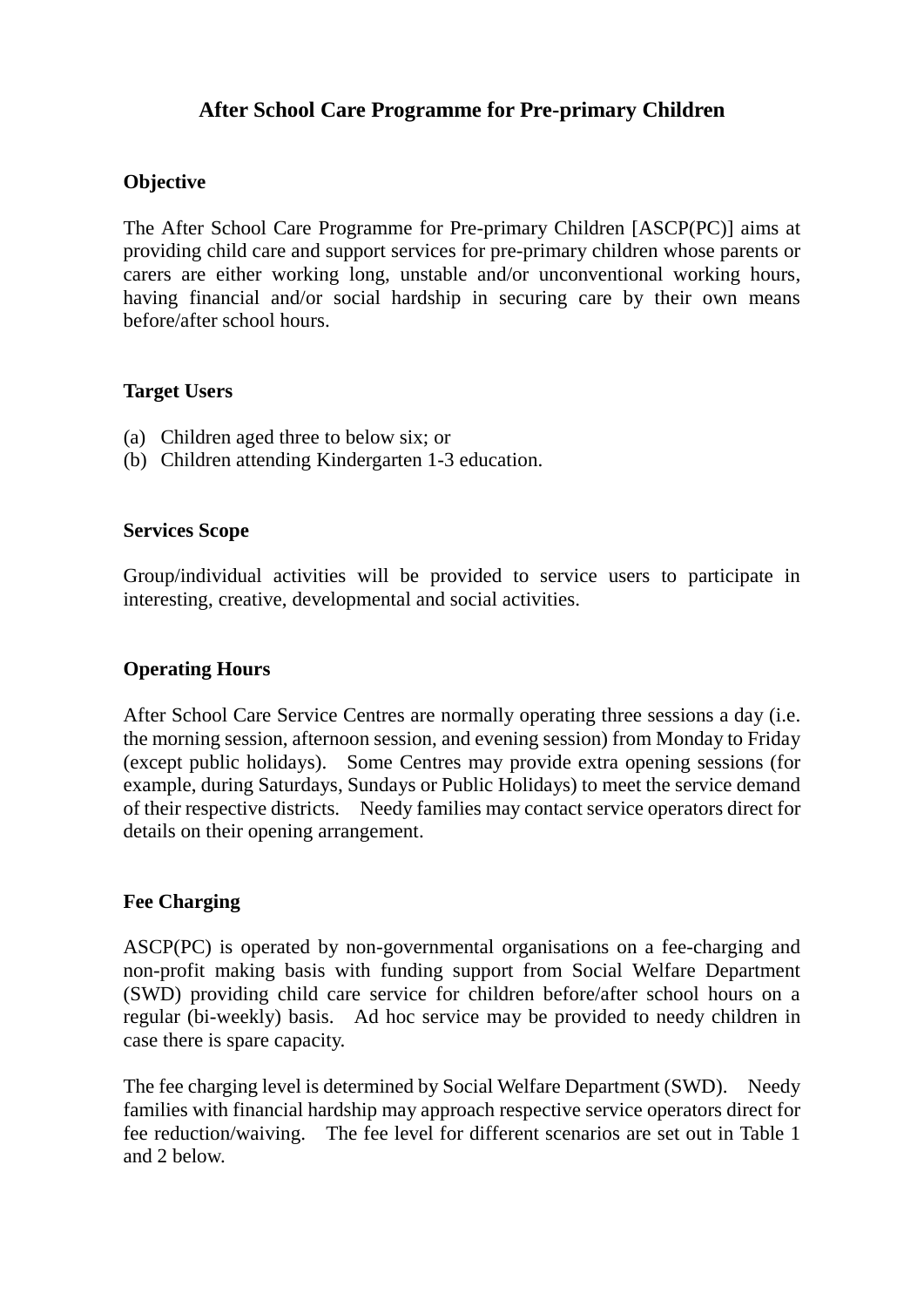|                | <b>Duration</b><br>(During Morning, Afternoon or<br>Evening Session) | <b>Service Fee</b><br>(Bi-weekly) |                            |                       |                 |  |
|----------------|----------------------------------------------------------------------|-----------------------------------|----------------------------|-----------------------|-----------------|--|
|                |                                                                      | <b>Full-fee</b><br>waiving        | <b>Half-fee</b><br>waiving | $25%$ -fee<br>waiving | <b>Full Fee</b> |  |
|                | $\leq$ 2 hours                                                       | $\theta$                          | \$125                      | \$187.5               | \$250           |  |
| $\overline{2}$ | $ >2$ hours and $\leq$ 3 hours                                       | $\theta$                          | \$187.5                    | \$281                 | \$375           |  |
| 3              | > 3 hours                                                            | 0                                 | \$250                      | \$375                 | \$500           |  |

# **Table 1 : Bi-weekly Service Fee for Regular Service User**

(Note: The service fee will be remain unchanged if there is public holiday fallen within the service period)

# **Table 2 : Sessional Service Fee for Ad Hoc Service Users and/or Services during Saturday, Sunday and public holidays**

|                | <b>Duration</b><br>(During Morning, Afternoon or<br>Evening Session) | <b>Service Fee</b><br>(By Session) |                            |                       |                 |  |
|----------------|----------------------------------------------------------------------|------------------------------------|----------------------------|-----------------------|-----------------|--|
|                |                                                                      | <b>Full-fee</b><br>waiving         | <b>Half-fee</b><br>waiving | $25%$ -fee<br>waiving | <b>Full Fee</b> |  |
|                | $\leq$ 2 hours                                                       | $\theta$                           | \$15                       | \$22.5                | \$30            |  |
| $\overline{2}$ | $>$ 2 hours and $\leq$ 3 hours                                       | 0                                  | \$22.5                     | \$34                  | \$45            |  |
| 3              | > 3 hours                                                            |                                    | \$30                       | \$45                  | \$60            |  |

## **Enquiry**

Please contact the service operator of ASCP(PC) direct if there is any enquiry.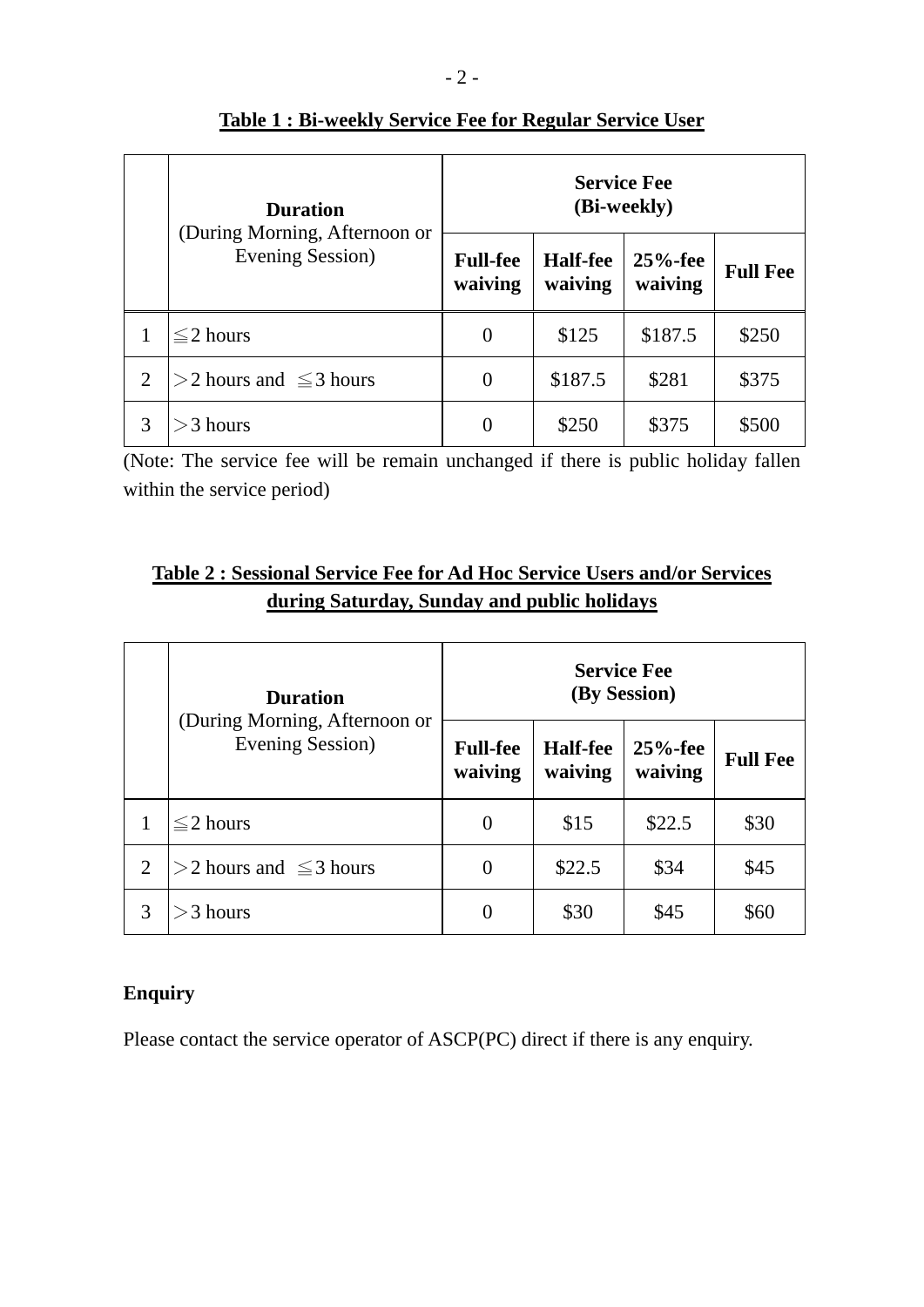| <b>District</b>      | <b>Name of</b><br><b>Agency</b>                                         | <b>Name of Service</b><br><b>Centre</b>                                                                                          | <b>Telephone</b><br><b>Number</b> | <b>Address</b>                                                                                                                    |
|----------------------|-------------------------------------------------------------------------|----------------------------------------------------------------------------------------------------------------------------------|-----------------------------------|-----------------------------------------------------------------------------------------------------------------------------------|
| Kwai<br><b>Tsing</b> | Neighbourhood<br>Worker's<br>$\&$<br>Education<br><b>Centre Limited</b> | Neighbourhood<br>Worker's<br>and<br>After<br>Service<br>School<br>Care<br>Centre<br>for Pre-<br>primary Children<br>(Tsing Yi)   | 3590 2729                         | Units 122-126,<br>G/F, On Tao<br>House, Cheung<br>Estate,<br>On<br>Tsing Yi, New<br>Territories                                   |
| Kwun<br>Tong         | Hong<br>Kong<br>Sheng Kung Hui<br>Barnabas'<br>St.<br>Church            | Hong Kong Sheng<br>Kung Hui<br>St.<br>Barnabas' Church<br>After School Care<br>for Pre-<br>Centre<br>primary Children            | 2389 4218                         | Room J, Third<br>Floor, 71 Shui<br>Wo<br>Street,<br>Kwun Tong,<br>Kowloon                                                         |
| Kwun<br>Tong         | Tong<br>Kwun<br>Resident<br>Association                                 | Tong<br>Kwun<br>Resident<br>Association After<br>School<br>Care<br>Centre for Pre-<br>primary Children<br>(Tsui Ping)            | 2343 3173                         | Shop No. L10-<br>$L12$ ,<br>Low<br>Block,<br>Tsui<br>Nam<br>House,<br>Tsui<br>Ping<br>(North) Estate,<br>Kwun<br>Tong,<br>Kowloon |
| North                | Hong<br>Kong<br>Women<br>Development<br>Association<br>Limited          | Hong<br>Kong<br>Women<br>Development<br>Association Choi<br>Yuen After School<br>Care Centre for<br>Pre-primary<br>Children      | 2639 0548                         | Unit<br>337-338,<br>Choi<br>Yuk<br>Choi<br>House,<br>Yuen<br>Estate,<br>Sheung Shui,<br><b>New Territories</b>                    |
| Sham Shui<br>Po      | Kowloon<br>Women's<br>Organisations<br>Federation<br>Limited            | Kowloon<br>Women's<br>Organisations<br>Federation<br>Fu<br>Cheong<br>After<br>School Care<br>Centre for Pre-<br>primary Children | 2267 4503                         | No. 14, Wing<br>$G/F$ ,<br>Β,<br>Fu<br>Wong<br>House,<br>Cheong<br>Fu<br>Sham<br>Estate,<br>Shui<br>Po,<br>Kowloon                |